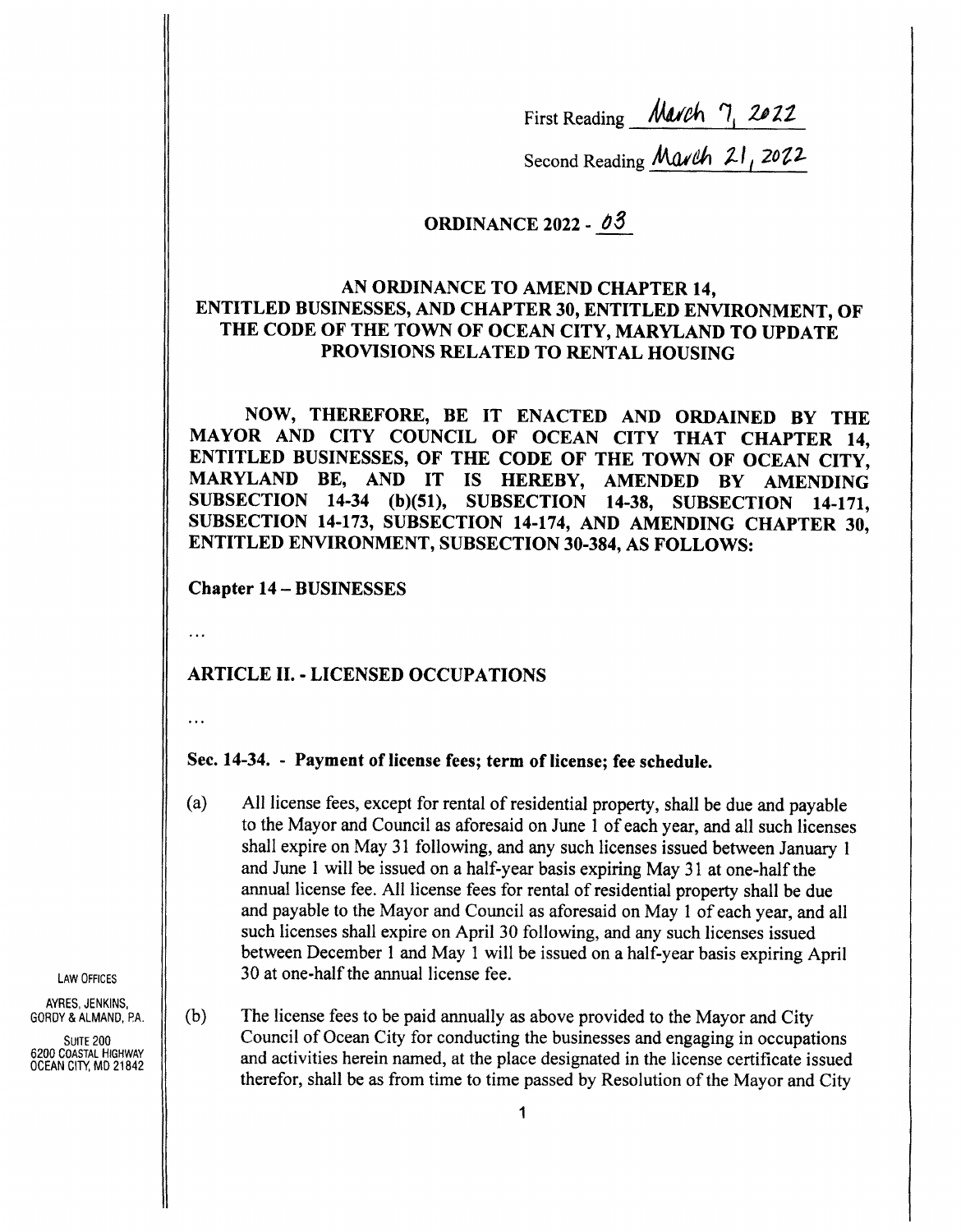Council of Ocean City provided, however, that any such license not timely obtained shall be subject to a late charge of ten percent after 15 days and two percent each month every 30 days thereafter:

- 51) Premises for habitation:
	- a. Condominium units, cooperatives, and townhouses, whether rented individually or by a rental pool agreement, per unit.
	- b. 1. Apartments, cottages.

#### Each additional sleeping room or bedroom over one.

b. 2. Hotels, motels, inns, motor courts, cabins or other similar establishments offering accommodations on the premises for public rental.

#### Each additional sleeping room or bedroom over one.

- c. Rooming houses, boarding houses, dormitories or private houses offering rooms for public rental ( per room).
- d. Single family home.
- e. Any other rental housing unit.
- $\ddotsc$

 $\ddotsc$ 

#### Sec. 14-38. - Suspension and revocation.

- (a) Suspension of a business license. The city manager may suspend a business license for a period of time not to exceed thirty  $(30)$  days if the city manager determines that <sup>a</sup> licensee or an employee of <sup>a</sup> licensee has committed any one or more of the following acts:
	- 1) A licensee has breached any condition upon which their license was issued or has failed to comply with the provisions of this chapter section.
	- 2) A licensee has committed an offense under <sup>a</sup> law or ordinance regulating business, a crime involving moral turpitude, or an unlawful sale of merchandise or prohibited goods.
	- 3) A licensee has engaged in an unlawful activity or nuisance related to the business.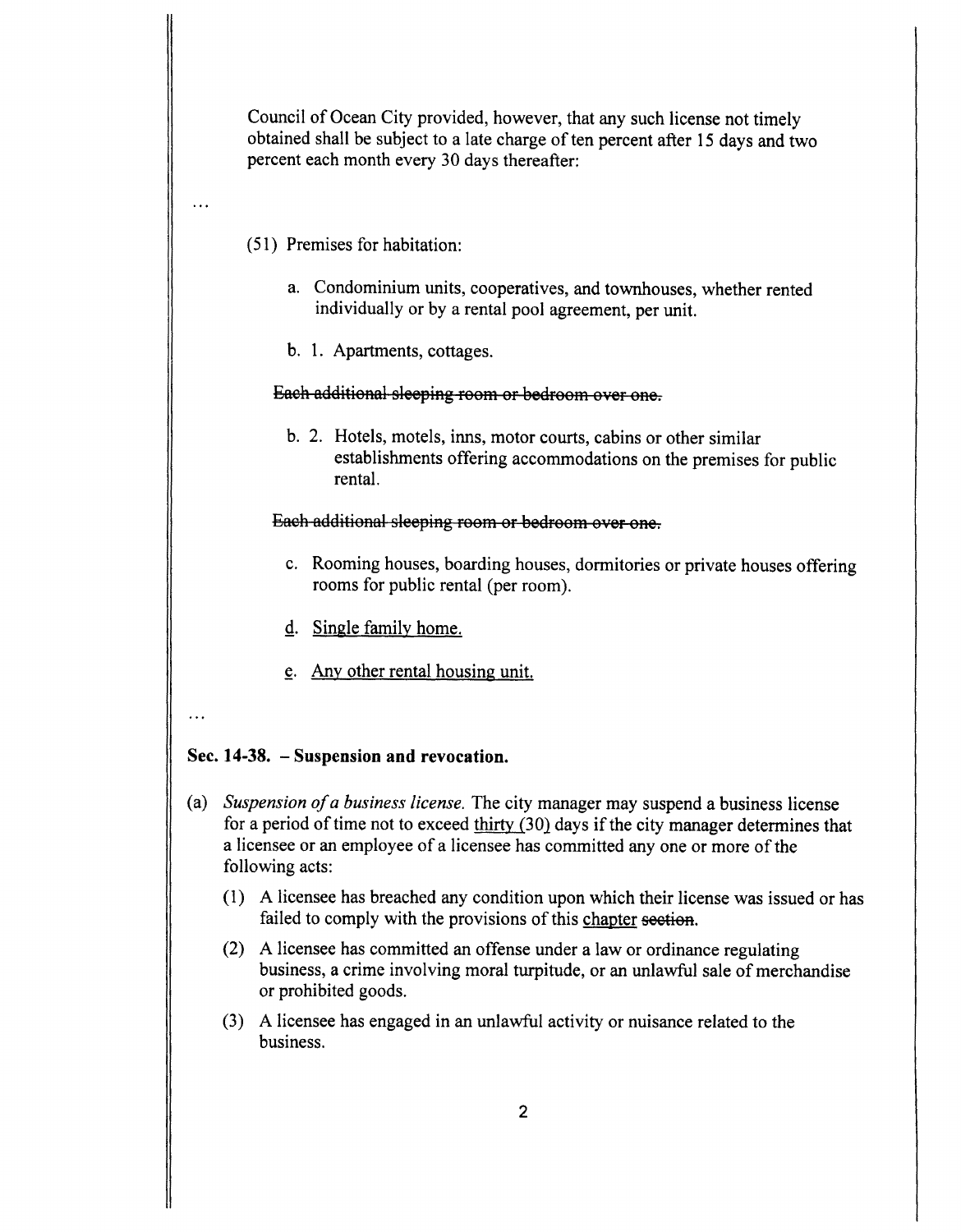- (b) Revocation of a business license. The city manager may revoke a business license if the city manager determines:
	- $(1)$  The eity manager may revoke a business license if Aa license has been mistakenly or improperly issued, or issued contrary to law.
	- (2) The city manager may revoke a business license if a licensee has obtained  $Aa$ license has been obtained through fraud, misrepresentation, a false or misleading statement, evasion or suppression of <sup>a</sup> material fact in the license application.
	- (3)  $\overline{a}$  The eity manager may revoke a business license if A a cause of suspension under this section occurs and the license has been previously suspended within the preceding 12 months.
	- 4) The eity manager may revoke the license of any licensee because of There is any violation of the provisions of this section chapter or any other ordinance of the town, or any statute of the state or any statute of the United States of America. other than motor vehicle violations, if the city manager determines the violation is contrary to the public health, safety and general welfare.
- c) Hearings. Upon reasonable belief that a violation of this section chapter has occurred, the city manager shall notify the licensee in writing of the alleged violation and pending penalty by hand- delivery to the licensee or an employee of suitable age and discretion, or certified mailing, and shall schedule a hearing within  $72$  hours three (3) business days after notice of said violation. At the hearing the licensee shall have the opportunity to be heard as to why the license should not be suspended or revoked. After the hearing thereon, if the city manager determines upon <sup>a</sup> preponderance of the evidence, that <sup>a</sup> violation has occurred, the city manager may take the appropriate action as herein set forth in subsections (a) and (b) of this section. If the licensee fails to appear, without good cause, the city manager may consider the evidence and make <sup>a</sup> determination in the absence of the licensee. If mitigating circumstances so warrant, in lieu of a suspension, the city manager may levy a fine not to exceed \$1,000.00 per violation.
- d) Appeals. If the city manager fines, suspends or revokes <sup>a</sup> license, the city manager shall send to the licensee, by certified mail, return receipt requested, written notice of the action and the right of appeal. The licensee may appeal the decision of the city manager to the City Council in accordance with the following procedures. The filing of an appeal does not stay the action of the city manager in fining, suspending or revoking a license until the City Council makes a final decision.
	- (1) The aggrieved licensee may, not later than ten  $(10)$  calendar days after receiving notice of the fine, suspension or revocation, file with the city clerk <sup>a</sup> written request for an appeals hearing before the City Council.
	- (2) If a written request is filed with the city clerk within the ten  $(10)$  day limit, the City Council shall consider the request. The city clerk shall set a date for the hearing within three (3) business days from the date the written request is received.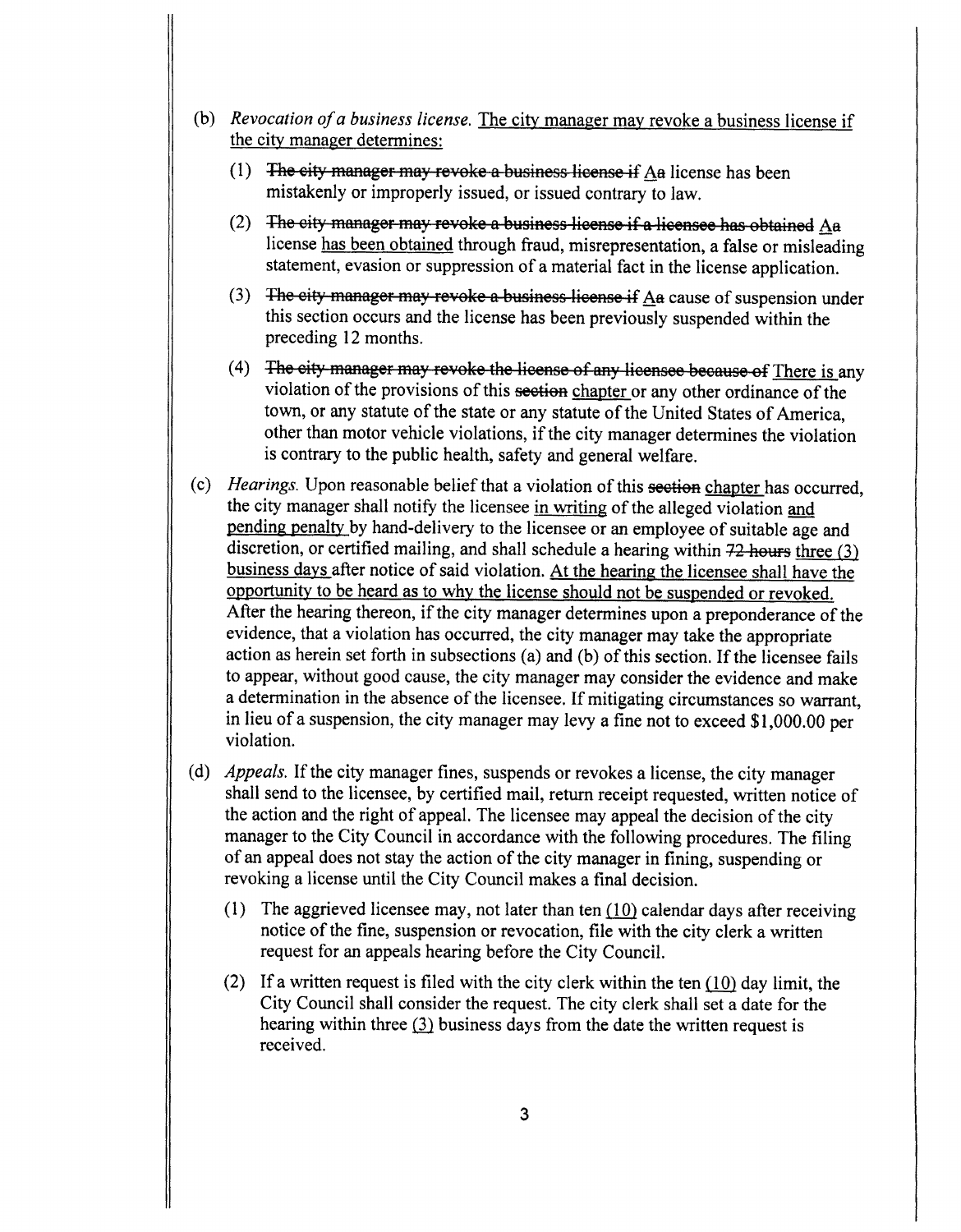- 3) The City Council shall hear and consider evidence offered by any interested person to determine whether the city manager properly fined, suspended or revoked the license in accordance with the provisions of this chapter article. The formal rules of evidence do not apply. If the licensee fails to appear, without good cause, the decision of the city manager shall become final.
- 4) The City Council shall grant or deny the appeal by majority vote. Failure to reach <sup>a</sup> majority vote will result in denial of the appeal. Any dispute of fact must be decided on <sup>a</sup> basis of <sup>a</sup> preponderance of the evidence. The decision of the City Council is final.
- 5) If the City Council denies the appeal of <sup>a</sup> revocation, the aggrieved licensee may not reapply until at least twelve  $(12)$  months have elapsed since the date of the City Council's action.

(Code 1999, § 14-38; Ord. No. 2007-16, 7-2-2007; Ord. No. 2007-22, 10-1-2007)

 $\ddotsc$ 

# ARTICLE V. - RENTAL HOUSING

# Sec.  $14-171.$  - Definitions.

The following words, terms and phrases, when used in this article, shall have the meanings ascribed to them in this section, except where the context clearly indicates a different meaning:

**Booking transaction means a reservation transaction between a property owner or** their agent and <sup>a</sup> prospective renter for the rental of <sup>a</sup> housing unit.

Code violations means violations of this Code or any other code, law, ordinance or regulation adopted and incorporated by reference in this Code.

Division of rental housing means the department of planning and community development or such other department or agency charged by the Mayor and City Council of Ocean City with the duty to implement and enforce the provisions of this article.

Hosting platform means an entity that in exchange for a fee:

- 1) facilitates reservations of rental housing units;
- 2) serves as <sup>a</sup> conduit of communication between property owners and property managers and renters; or
- 3) otherwise facilitates any transactions for rental housing units.

Person means an individual, group of individuals, partnership, joint venture, corporation, association and any other entity, however named or called.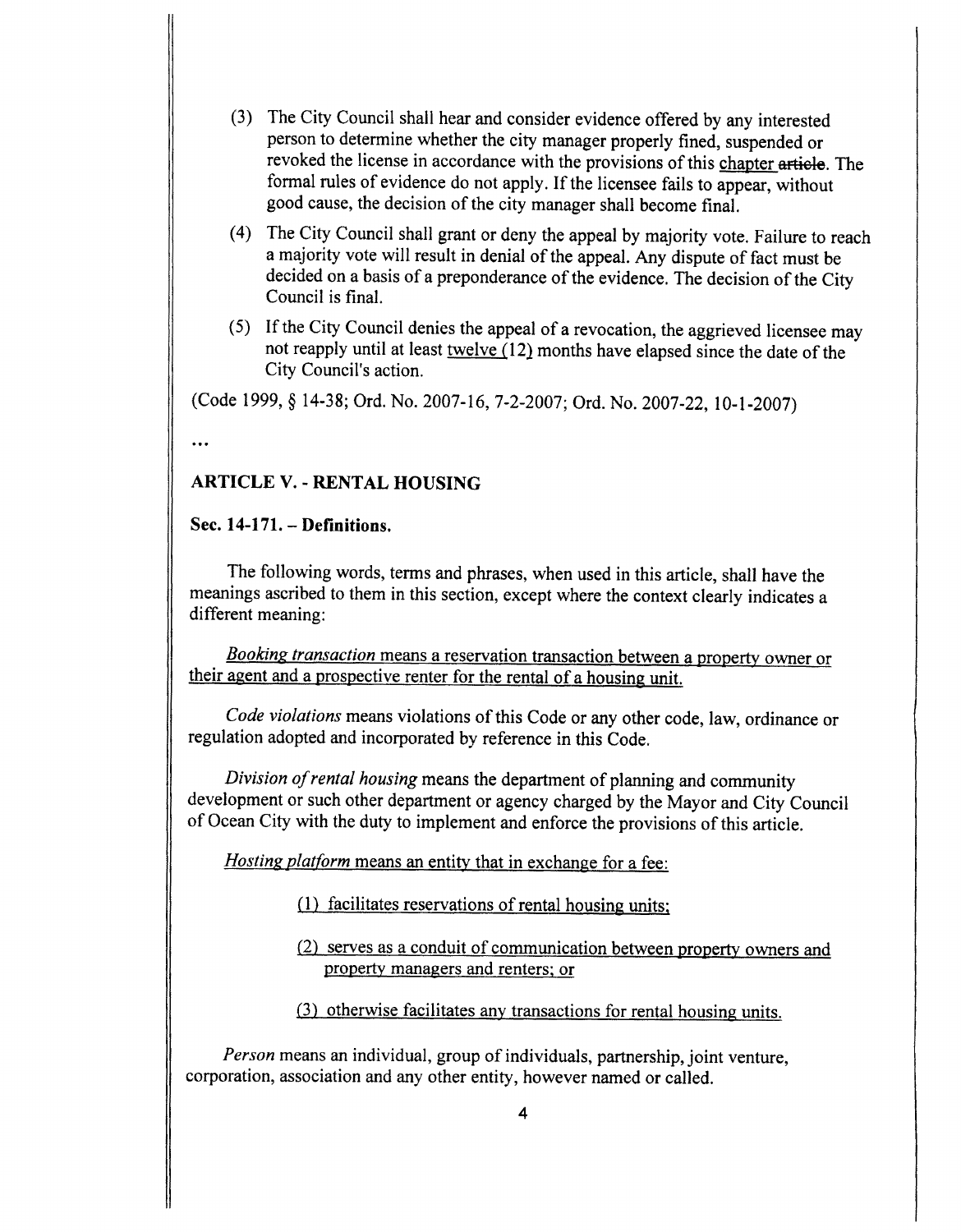Property manager means an individual or company that oversees the day-to-day operations of a rental housing unit, including but not limited to, making a rental housing unit available for use by renters.

Rental housing unit means any space in any building which, for a consideration, is made available by any person to another person for dwelling- habitation purposes.

(Code 1972, § 61C-2; Code 1999, § 14-171; Ord. No. 2021-12, 5-17-2021)

#### Sec. 14-172. - Purpose.

The purpose of this article is to ensure compliance with all laws, ordinances and regulations applicable to rental housing units within the corporate limits of Ocean City. It is further the purpose of this article to promote and ensure safe, healthy and habitable housing conditions in rental housing units, to prevent deterioration of rental housing units and to encourage responsible management, maintenance and use of rental housing units by the inspection and licensing of these units.

Code 1972, § 61C- 1; Code 1999, § 14- 172)

#### Sec. 14-173. - Enforcement.

The Mayor and City Council of Ocean City may initiate proceedings in the Ceircuit Ceourt for the county Worcester County, Maryland, or any other court of competent jurisdiction to enforce the provisions of this article.

(Code 1972, § 61C-4; Code 1999, § 14-173)

#### Sec. 14-174. - License; inspection of premises; records.

- a) Licensing generally; certifications. Any person renting <sup>a</sup> premise for habitation described in section  $14-34(b)(51)$  of the Code or a any-rental housing unit-described in section 14-34(b)(51) of the Code of the Town of Ocean City shall obtain a the applicable license from Ocean City the Town in accordance with chapter 14, article II. The holder of <sup>a</sup> license shall be the property owner of the premise for habitation or rental housing unit. Application for a rental license and/or business license (hereinafter collectively "license") shall be on forms prescribed by the Town. Ocean City. If applicable, Aall property owners shall certify to the Town Ocean Gity the name, address and telephone number of an agent qualified to accept notice and authorize repairs on behalf of the property owner. The application shall contain a consent to inspection during reasonable hours for the entire term of the license.
- b) Review of license application. Ocean City The Division of Rental Housing (hereinafter "Division") shall issue or deny a rental-housing-license within fourteen  $(14)$  days of receiving an application. The division of rental housing Division shall receive all applications and coordinate a review process involving the best building eOfficial, Zoning Administrator, License Inspector, Fire Marshal and other appropriate Ocean City,  $e$ County or  $s$ State agencies. A license may be denied by the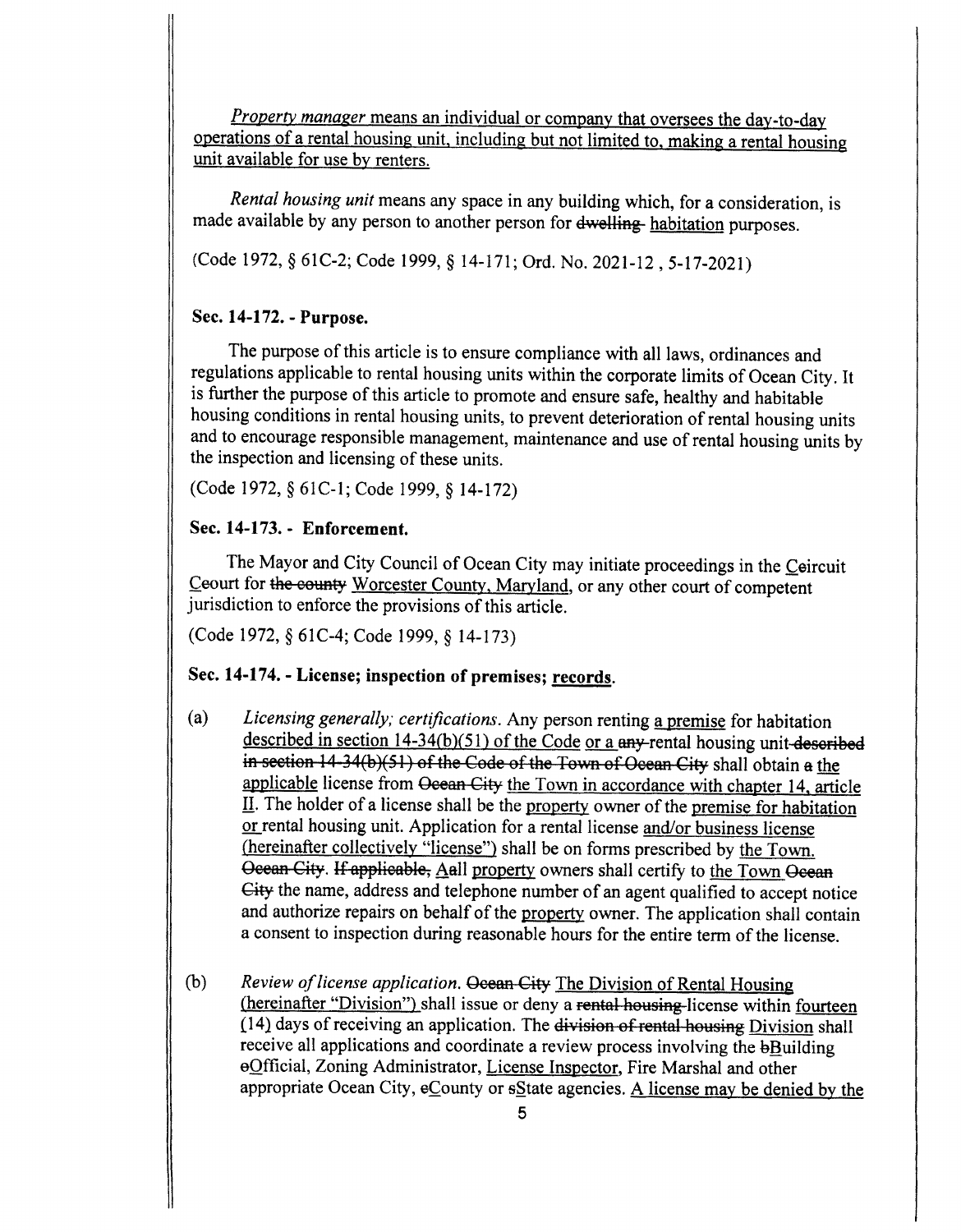Division if material false statements exist in the initial or renewal application; a license is obtained fraudulently or deceptively for oneself or for another; a license is used fraudulently or deceptively; a rental housing unit has been cited for a violation of Chapter 30, Article V and failed to remediate the noise issue; the property owner fails to comply with Chapter 14, Article V; the property owner or occupant thereof is in violation of an order issued pursuant to Chapter 18; or a rental housing unit fails to comply with all other provisions of the Code. The issuance of <sup>a</sup> license is not to be construed as proof or acknowledgment by of Ocean City the Town that the subject property complies with all applicable laws eodes. The Division shall provide not less than ten  $(10)$  days' notice of A a denial shall be, in writing, setting forth the code violation( $s$ ) and reason( $s$ ) for such denial, and allowing the property owner an opportunity to be heard as to why the license should not be denied and advising the property owner if any corrective measures can be taken. If the property owner fails to show cause or fails to take corrective action as directed by the Division, the Director may deny the application.

### $f(c)$  Taxes.

- 1) Sales tax. The property owner of the rental housing unit or their agent shall be registered with the Maryland State Comptroller for the reporting, collecting and payment of the State's sales and use tax.
- 2) All taxes. The property owner of the rental housing unit shall certify that all federal, state, county and municipal taxes relating to the rental of property are paid current prior to the issuance of the applicable license and renewal thereof.

# de) Inspection ofrental housing units.

- 1) Inspection prior to issuance of license. An inspection of the property for which application has been made may be conducted prior to the issuance of a license upon recommendation of any reviewing agency. If an inspection indicates that <sup>a</sup> rental facility-housing unit is not in compliance with all applicable laws as required, the license application may be denied until remedial action, as determined by the  $dDivision-*of rental housing*, *remedes the violation*.$
- (2) Inspections during term of license.
	- a. The  $dDivision$  of rental-housing, upon recommendation of any appropriate Ocean City, eCounty or state agency, shall cause the inspection of <sup>a</sup> rental housing unit when there exists the belief that <sup>a</sup> property is not in compliance with all applicable laws. Inspection procedures as set forth in the Standard Housing International Property Maintenance Code, article 103.1, as amended, and this article, shall be followed.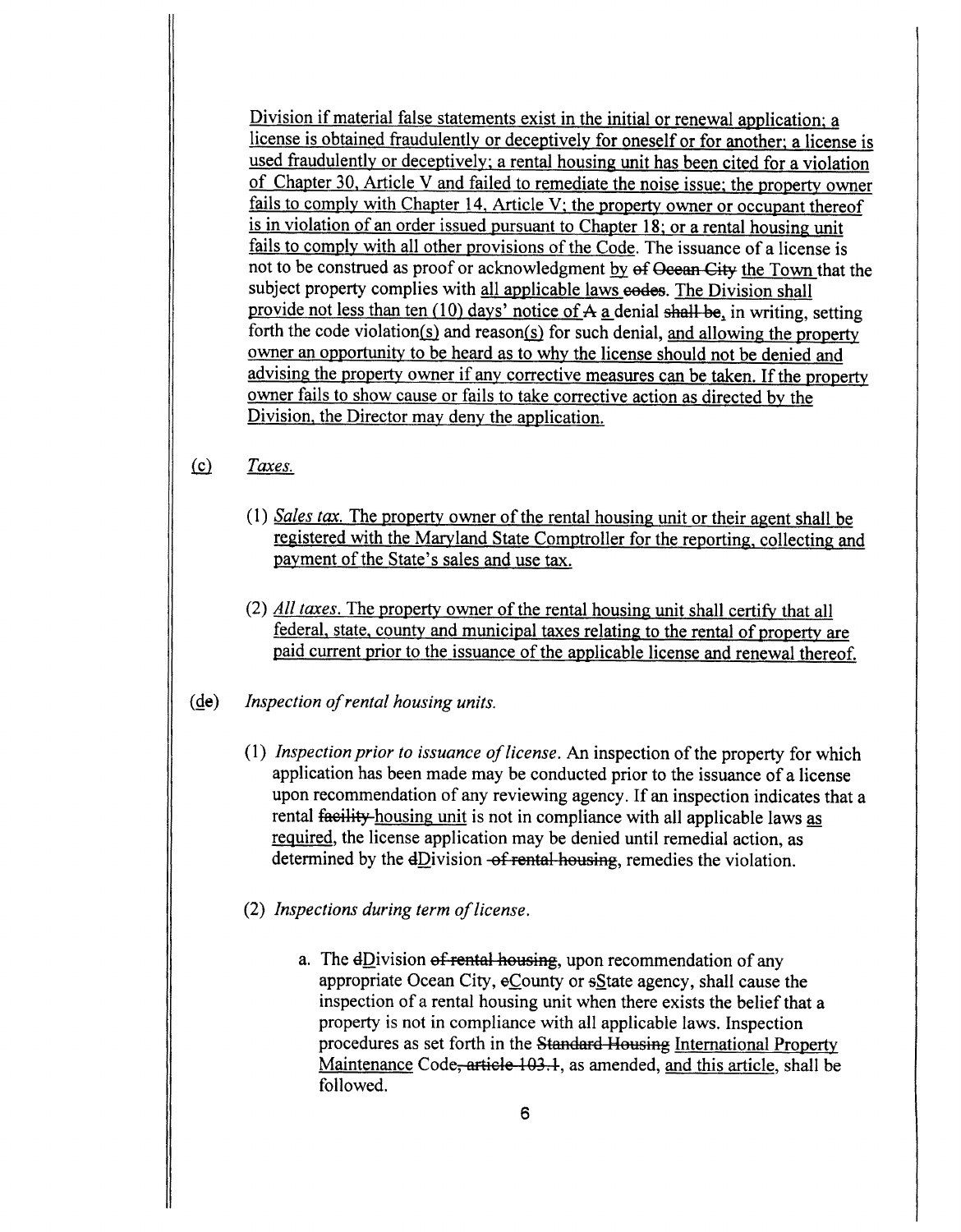- b. If an inspection indicates that <sup>a</sup> rental housing unit is not in compliance with all applicable laws-and-codes, the license may be subject to suspension, revocation or other remedial action as determined by the city manager in consultation with the dDivision. The city manager shall follow the procedures in section 14-38. A license may be revoked or suspended if the landlord after ten days' written notice, fails to eliminate or initiate bona fide efforts to eliminate code violations A license may be suspended or revoked immediately by the city manager in consultation with the Division if, in the opinion of city manager and the Division, the health, safety or welfare of the person( $s$ ) in the rental housing unit, or of the general public are in imminent danger. Revocation or suspension of <sup>a</sup> license shall be in addition to and not in substitution for such other penalties as may be provided for in other laws or ordinances.
- c. The property owner may appeal the suspension or revocation of the license as stated in section  $14-38(d)$ .

d. If <sup>a</sup> license is suspended or revoked, the rental housing unit cannot lawfully be used for a rental.

- $(e<sub>d</sub>)$  Term of license. Licenses shall be issued for a term of one year, pursuant to article II of this chapter to section 14-34 and renewable for additional one-year terms, subject to payment of the license fee, certification of tax payment, and compliance with all applicable laws.
- $f(\text{fe})$  License fee. An annual license fee as set forth in article II of this chapter shall be paid in accordance with section 14- 34 and in the amount established pursuant to section 14-34, established by the Mayor and City Council to help defray the costs of administering these rental housing licensing procedures.
- $(gf)$  Display of license. The license shall be displayed in the lobby, vestibule, rental office or other prominent public place on the premises during the entire period  $\ddot{\text{t}}$ -the license is in effective. In the case of condominium, single-family and cooperative rental housing units, the landlord-property owner shall display the license within said rental housing unit.
- $(h)$  Records. The property owner of the rental housing unit shall:

1) make a record of all their rentals;

 $(2)$  maintain said record of the rentals for at least five  $(5)$  years;

- 3) on request, make the records available to the Division for inspection;
- 4) prominently display in the rental housing unit emergency contact information for the property owner or their authorized representative; and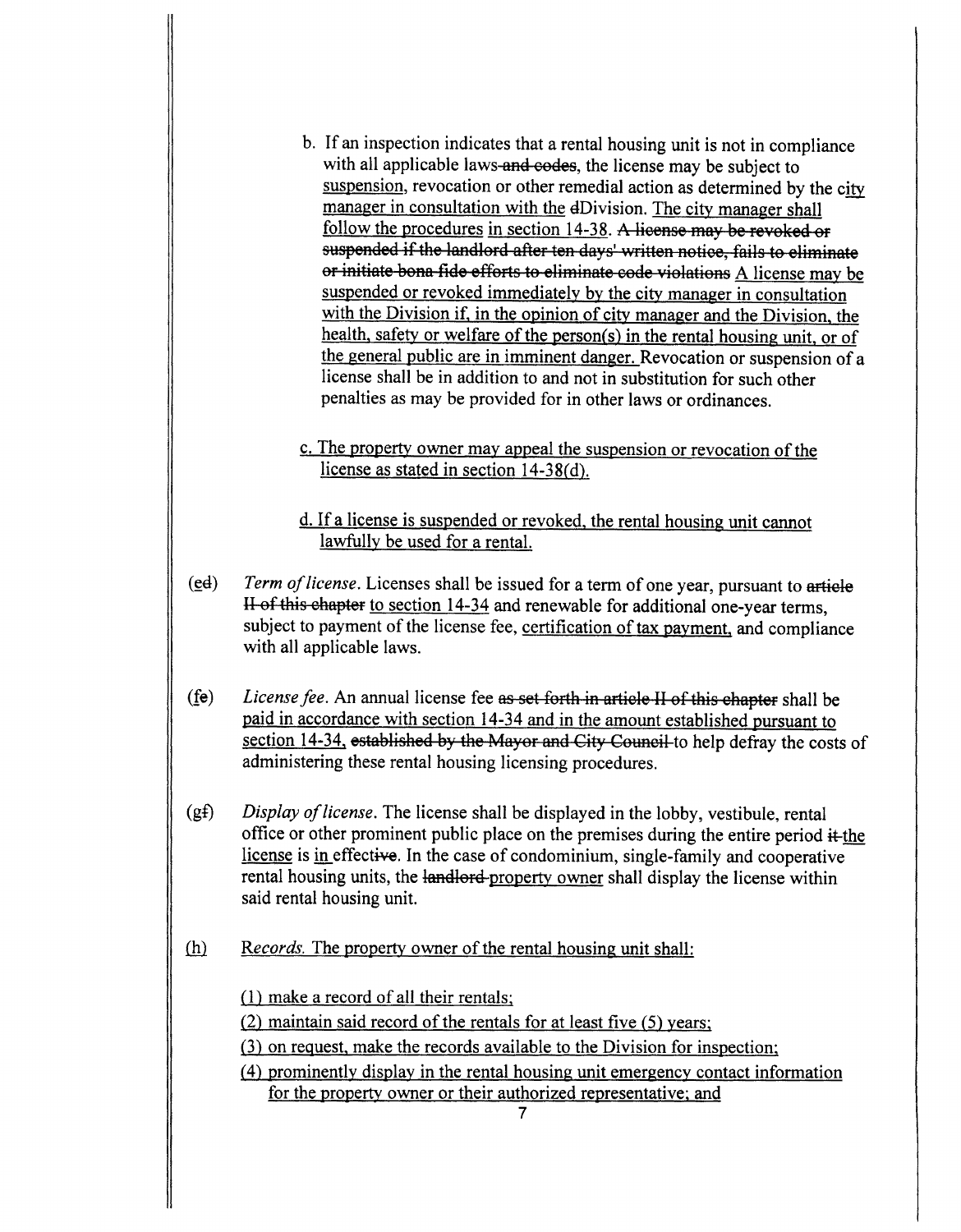- 5) include in all advertisements or listings, whether by print, electronic, audible or in any other form or substance designed to inform as to the availability of any property for rent, the valid rental license control number or business license control number of the rental housing unit.
- $(i)$  Hosting platforms and property managers.

### 1) Verification.

- a. No hosting platform or property manager may facilitate booking transactions for rentals in the corporate limits of Ocean City without having verified that the license of the property owner is valid. Verification methods shall be as approved by the Division.
- b. A hosting platform or property manager that has verified the validity of <sup>a</sup> license for a rental housing unit is not required to re- verify the validity of the license, unless:
	- 1. the license inspector has notified the hosting platform or property manager that the rental housing unit cannot lawfully be used for a rental; or
	- 2. the property owner has ceased to offer the rental housing unit through that hosting platform or property manager for a period of twelve (12) months or more since the license was last verified.
- c. If the license inspector notifies <sup>a</sup> hosting platform or property manager that <sup>a</sup> rental housing unit cannot lawfully be used for a rental, the hosting platform or property manager may not advertise, list, or otherwise facilitate booking transactions for that rental housing unit until it receives subsequent confirmation from the license inspector that the rental housing unit can lawfully be provided.
- d. A hosting platform or property manager may not conduct business, to include but not limited to, collecting or receiving a fee in exchange for facilitating reservations, advertisements, or listings of <sup>a</sup> rental, for serving as a communication conduit between property owners and renters, or for otherwise facilitating booking transactions for rentals if the rental housing unit cannot lawfully be used for a residential rental.
- e. A hosting platform or property manager shall include in all advertisements or listings, whether by print, electronic, audible, or in any other form or substance designed to inform, as to the availability of any property for rent, the valid rental license control number or business license control number of the rental housing unit. A hosting platform or property manager that does not input the information to create the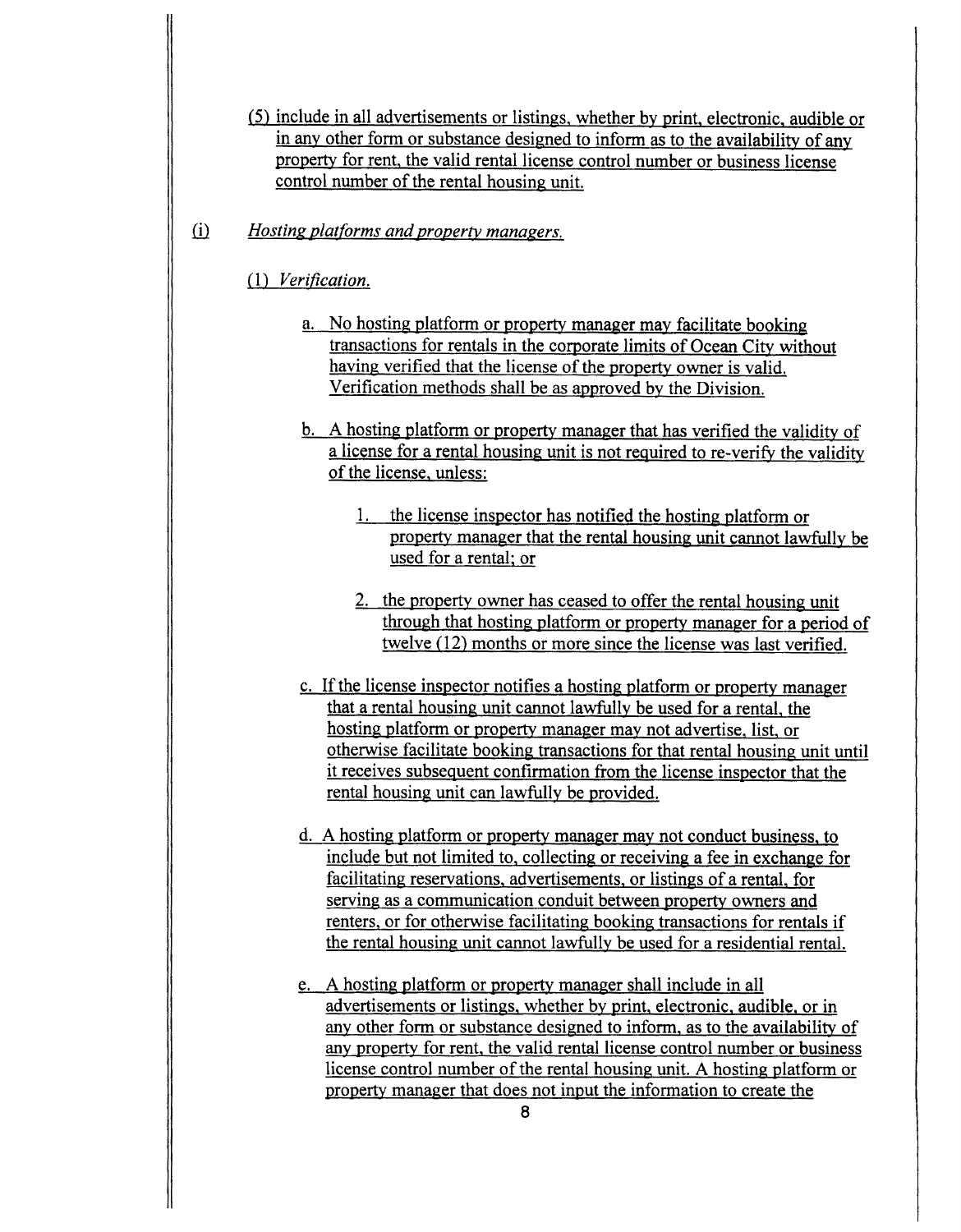advertisement or listing, shall provide a mandatory field on their online site in which the rental license control number or the business license control number is required to be entered. This field shall be displayed on/in the advertisement or listing.

### 2) Records.

- a. A hosting platform or property manager shall:
	- 1. make a record of all rental housing units advertised, listed, or otherwise facilitated by the hosting platform or property manager in the corporate limits of Ocean City;
	- 2. maintain the records for at least five  $(5)$  years; and
	- 3. in response to a lawful request, make the records available for inspection by the Division.
- b. These records must include:
	- 1. the name and rental license control number or business license control number of the property owner who provided the rental housing unit;
	- 2. the expiration date of the rental license or business license;
	- 3. the street address of the rental housing unit;
	- 4. the date of the booking transaction; and
	- 5. the start and end dates of each rental.
- $(jg)$  Transfer of license. Licenses issued hereunder shall not be transferable, and subsequent title holders of <sup>a</sup> rental housing unit shall be required to obtain a separate license; provided, however, that the continued rental by the subsequent property owner without a new license shall be deemed to be a consent to the terms and conditions hereunder, including the consent to inspection.
- $(h)$  *Appeals.* 
	- (1) To board of adjustments and appeals. Any person aggrieved by an action of the Division of Rental Housing may, within ten days of receipt of written notice of such action, appeal such action to the Board of Adjustments and Appeals by filing a notice of appeal with the division. The Board shall meet within fourteen  $(14)$  days and conduct a hearing according to its rules and regulations. A suspension or revocation shall be stayed pending this hearing and the decision of the Board of Adjustments and Appeals.
	- (2) To circuit court for the county. Any person aggrieved by an action of the board may appeal to the circuit court for the county pursuant to the Maryland Rules of Procedure.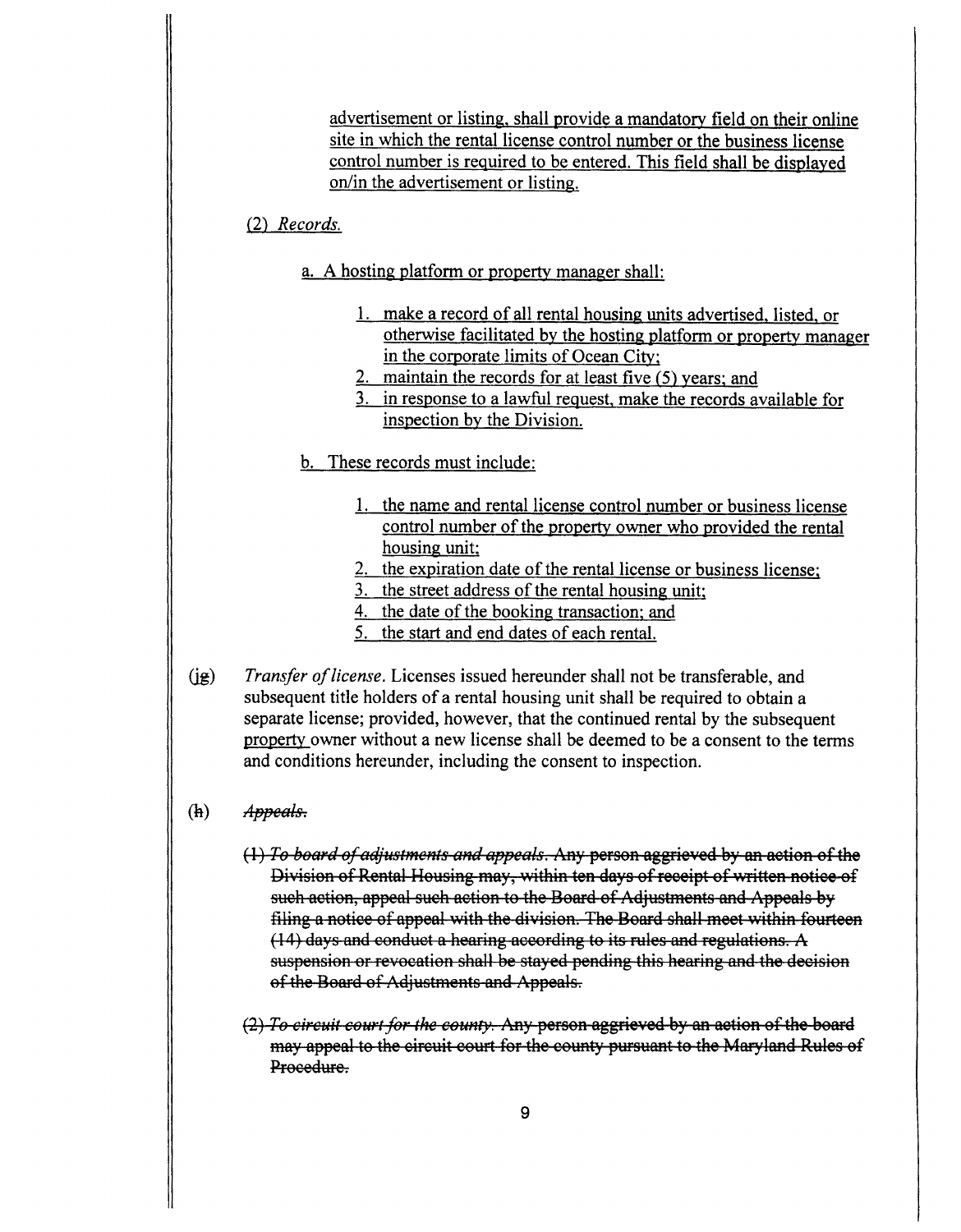# Sec. 14-175. – Violation.

- a) Generally. Any violation of this article by the property owner of the rental housing unit shall be unlawful and is subject to <sup>a</sup> municipal infraction. Each day of violation shall be considered a separate violation. Prior to a municipal infraction being issued, the license inspector will provide the property owner written notice of the violation and allow the property owner ten ( 10) days from the date of the letter to correct said violation.
- (b) Violation of an emergency order. A rental housing license or a business license may be revoked by the Division if the holder of the license violates or allows an occupant of the rental housing unit to violate an emergency order issued pursuant to Chapter 18. Such revocation shall be processed in accordance with Section 14-  $174(d)(2)(b)$ .
- (c) Process not exclusive. The issuance of an infraction to enforce this article does not preclude the Town from pursuing any other civil remedy or enforcement action authorized by law.

Secs. 14-1756-14-200. Reserved.

 $\dddot{\phantom{0}}$ 

Chapter 30 - ENVIRONMENT.

 $\dddotsc$ 

# DIVISION 8. - RESIDENCES PROVIDING SHELTER TO TRANSIENT OR TEMPORARY POPULATION

Subdivision I. - In General

 $\ddotsc$ 

Sec.  $30-382$ . – Applicability.

The provisions of this division shall apply to any person who owns <sup>a</sup> fee simple interest or <sup>a</sup> leasehold interest redeemable pursuant to the provisions of Ann. Code of Md., Real Property Article,  $\S$  8-110, in real property situated within the corporate limits of the Town of Ocean City, provided that such real property is used for the purpose of providing shelter on a temporary basis. Without in any manner limiting the generality of the foregoing, the provisions of this division shall apply to any person who owns such a fee simple or leasehold interest (herein referred to as the "owner" or "property owner") in any hotel, motel, motor hotel, apartment, house, rooming house, boarding house, rental housing unit or like facility, to the extent that such facility is used to provide shelter on <sup>a</sup> temporary